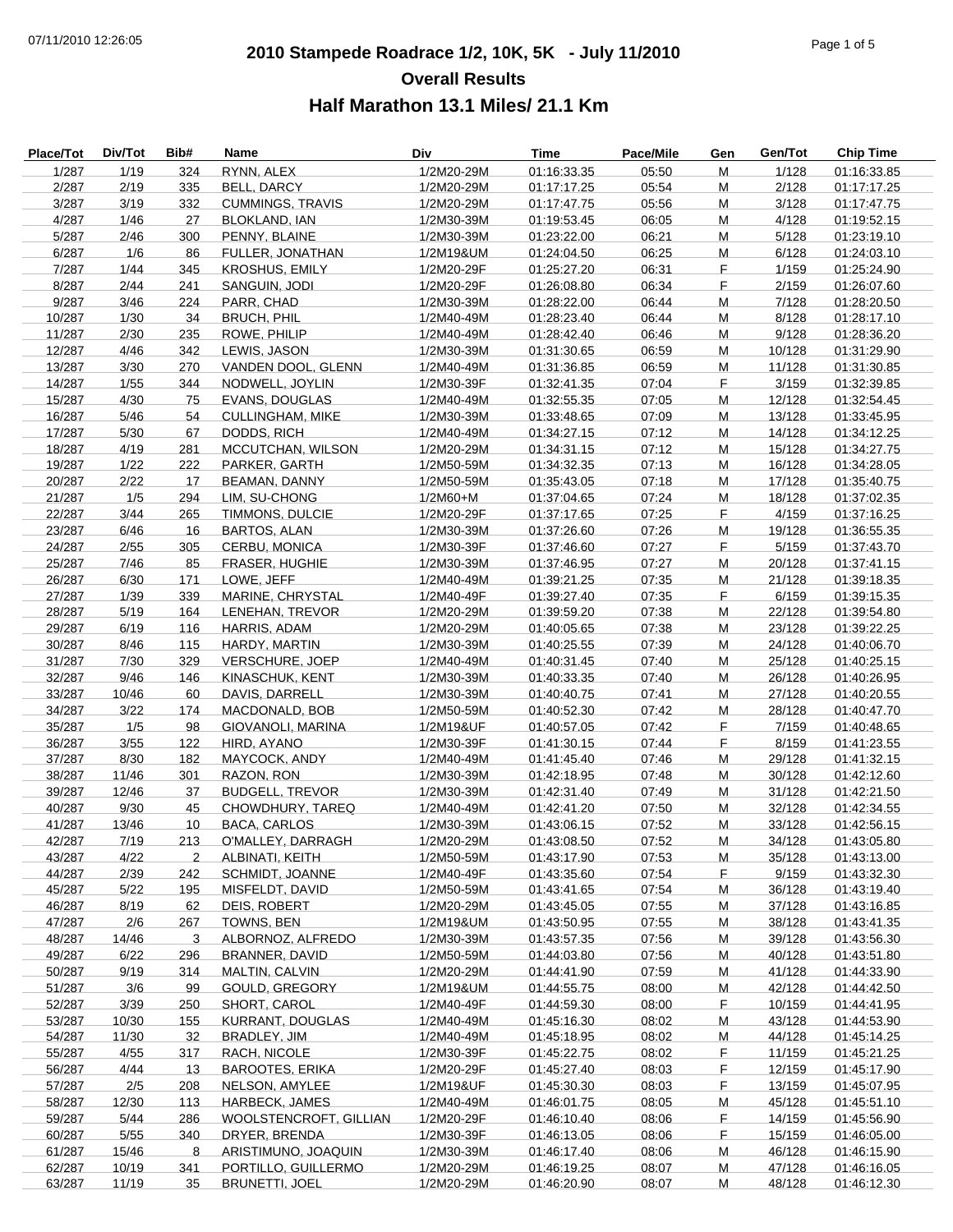# **2010 Stampede Roadrace 1/2, 10K, 5K - July 11/2010** 07/11/2010 12:26:06 Page 2 of 5 **Overall Results Half Marathon 13.1 Miles/ 21.1 Km**

| Place/Tot | Div/Tot | Bib#         | Name                    | Div        | <b>Time</b> | Pace/Mile | Gen | Gen/Tot | <b>Chip Time</b> |
|-----------|---------|--------------|-------------------------|------------|-------------|-----------|-----|---------|------------------|
| 64/287    | 13/30   | $\mathbf{1}$ | AITKEN, STEVEN          | 1/2M40-49M | 01:46:31.70 | 08:07     | M   | 49/128  | 01:45:58.90      |
| 65/287    | 16/46   | 272          | <b>VULIC, MARKO</b>     | 1/2M30-39M | 01:46:43.95 | 08:08     | M   | 50/128  | 01:46:36.05      |
| 66/287    | 6/44    | 315          | MONTGOMERY, RENEE       | 1/2M20-29F | 01:46:52.00 | 08:09     | F   | 16/159  | 01:46:40.15      |
| 67/287    | 2/5     | 327          | ORR, IAN                | 1/2M60+M   | 01:47:22.05 | 08:11     | M   | 51/128  | 01:47:12.20      |
| 68/287    | 17/46   | 264          | HUTTON, TIM             | 1/2M30-39M | 01:47:24.55 | 08:11     | M   | 52/128  | 01:47:20.80      |
| 69/287    | 18/46   | 57           | DANARD, JASON           | 1/2M30-39M | 01:47:34.45 | 08:12     | M   | 53/128  | 01:47:17.15      |
| 70/287    | 7/22    | 232          | RICHY, JEANFRANCOIS     | 1/2M50-59M | 01:47:46.90 | 08:13     | M   | 54/128  | 01:47:23.05      |
| 71/287    | 19/46   | 289          | WYATT, DAVID            | 1/2M30-39M | 01:47:51.55 | 08:14     | M   | 55/128  | 01:47:36.00      |
| 72/287    | 20/46   | 306          | CHASE, RYAN             | 1/2M30-39M | 01:47:53.15 | 08:14     | M   | 56/128  | 01:47:39.75      |
| 73/287    | 8/22    | 321          | SMITH, STEVE            | 1/2M50-59M | 01:48:15.45 | 08:15     | M   | 57/128  | 01:47:55.20      |
| 74/287    | 6/55    | 336          | WONG, ELEANOR           | 1/2M30-39F | 01:48:17.85 | 08:16     | F   | 17/159  | 01:47:46.75      |
| 75/287    | 9/22    | 337          | GOGOL, FRANK            | 1/2M50-59M | 01:48:18.55 | 08:16     | M   | 58/128  | 01:47:47.45      |
| 76/287    | 3/5     | 28           | <b>GEMMEL, BOB</b>      | 1/2M60+M   | 01:48:43.55 | 08:18     | M   | 59/128  | 01:48:34.95      |
| 77/287    | 7/55    | 210          | NEWMAN, NAOMI           | 1/2M30-39F | 01:48:43.70 | 08:18     | F   | 18/159  | 01:48:40.60      |
| 78/287    | 7/44    | 277          | <b>WEIGEL, MICHELLE</b> | 1/2M20-29F | 01:48:45.15 | 08:18     | F   | 19/159  | 01:48:33.00      |
| 79/287    | 4/5     | 304          | CASEY, JIM              | 1/2M60+M   | 01:48:50.80 | 08:18     | M   | 60/128  | 01:48:44.00      |
| 80/287    | 10/22   | 238          | SAINTE-CROIX, CLAUDE    | 1/2M50-59M | 01:48:52.75 | 08:18     | M   | 61/128  | 01:48:27.00      |
| 81/287    | 4/39    | 130          | <b>INFUSINO, PATTY</b>  | 1/2M40-49F | 01:48:59.15 | 08:19     | F   | 20/159  | 01:48:47.90      |
| 82/287    | 21/46   | 204          | MURRAY, TIM             | 1/2M30-39M | 01:49:02.75 | 08:19     | M   | 62/128  | 01:48:41.90      |
| 83/287    | 22/46   | 87           | GALBRAITH, JEB          | 1/2M30-39M | 01:49:36.25 | 08:22     | M   | 63/128  | 01:49:03.40      |
| 84/287    | 23/46   | 322          | FLEISCHER, EDUARDO      | 1/2M30-39M | 01:49:44.85 | 08:22     | M   | 64/128  | 01:49:40.20      |
| 85/287    | 3/5     | 221          | PARKER, EVANN           | 1/2M19&UF  | 01:49:49.80 | 08:23     | F   | 21/159  | 01:49:34.75      |
| 86/287    | 5/39    | 109          | HALUSKA, LESLIE         | 1/2M40-49F | 01:49:51.00 | 08:23     | F   | 22/159  | 01:49:38.95      |
| 87/287    | 24/46   | 269          | TURBIDE, CHRISTIAN      | 1/2M30-39M | 01:50:02.90 | 08:24     | M   | 65/128  | 01:49:49.80      |
| 88/287    | 14/30   | 129          | <b>MORRISH, IAIN</b>    | 1/2M40-49M | 01:50:08.40 | 08:24     | M   | 66/128  | 01:49:42.90      |
| 89/287    | 15/30   | 59           | DAROUX, STEWART         | 1/2M40-49M | 01:50:25.55 | 08:25     | M   | 67/128  | 01:50:10.85      |
| 90/287    | 1/16    | 24           | BENZ, CATHY             | 1/2M50-59F | 01:50:27.15 | 08:25     | F   | 23/159  | 01:50:20.85      |
|           |         |              |                         |            |             |           | F   |         |                  |
| 91/287    | 8/44    | 233          | ROA, MELISSA            | 1/2M20-29F | 01:50:34.75 | 08:26     | M   | 24/159  | 01:50:21.70      |
| 92/287    | 25/46   | 151          | KRAATZ, JASON           | 1/2M30-39M | 01:50:41.50 | 08:27     |     | 68/128  | 01:50:31.05      |
| 93/287    | 8/55    | 284          | <b>WOLTON, SARAH</b>    | 1/2M30-39F | 01:50:44.75 | 08:27     | F   | 25/159  | 01:50:34.55      |
| 94/287    | 9/55    | 318          | SNOW, AMANDA            | 1/2M30-39F | 01:50:47.75 | 08:27     | F   | 26/159  | 01:50:34.20      |
| 95/287    | 16/30   | 96           | GILMOUR, BRAD           | 1/2M40-49M | 01:50:56.95 | 08:28     | M   | 69/128  | 01:50:36.20      |
| 96/287    | 9/44    | 268          | TRUDEAU, DANIELLE       | 1/2M20-29F | 01:51:06.30 | 08:28     | F   | 27/159  | 01:51:01.60      |
| 97/287    | 10/55   | 41           | CHAIBI, NADIA           | 1/2M30-39F | 01:51:18.80 | 08:29     | F   | 28/159  | 01:51:12.15      |
| 98/287    | 11/55   | 323          | <b>REIMER, DORIS</b>    | 1/2M30-39F | 01:51:40.90 | 08:31     | F   | 29/159  | 01:51:34.80      |
| 99/287    | 26/46   | 4            | ALVAREZ, DOMINGO        | 1/2M30-39M | 01:51:46.70 | 08:31     | M   | 70/128  | 01:51:41.00      |
| 100/287   | 12/55   | 95           | <b>GIFFEN, TERESA</b>   | 1/2M30-39F | 01:51:59.25 | 08:32     | F   | 30/159  | 01:51:33.25      |
| 101/287   | 6/39    | 68           | DUMONT, STEPHANIE       | 1/2M40-49F | 01:52:04.60 | 08:33     | F   | 31/159  | 01:51:50.95      |
| 102/287   | 7/39    | 202          | MURPHY, KELLY           | 1/2M40-49F | 01:52:04.70 | 08:33     | F   | 32/159  | 01:51:51.35      |
| 103/287   | 11/22   | 111          | HANNAH, KEITH           | 1/2M50-59M | 01:52:36.05 | 08:35     | M   | 71/128  | 01:52:31.00      |
| 104/287   | 17/30   | 25           | <b>BLACK, KENT</b>      | 1/2M40-49M | 01:52:56.20 | 08:37     | M   | 73/128  | 01:52:39.20      |
| 105/287   | 12/22   | 192          | MCNICHOL, PETER         | 1/2M50-59M | 01:52:56.20 | 08:37     | M   | 72/128  | 01:52:39.30      |
| 106/287   | 13/55   | 114          | HARDMAN, TERRY          | 1/2M30-39F | 01:52:57.35 | 08:37     | F.  | 33/159  | 01:52:26.30      |
| 107/287   | 12/19   | 198          | MOORE, KALEB            | 1/2M20-29M | 01:53:05.15 | 08:38     | M   | 74/128  | 01:52:01.60      |
| 108/287   | 8/39    | 58           | DAROUX, DANIELLE        | 1/2M40-49F | 01:53:06.65 | 08:38     | F.  | 34/159  | 01:52:51.40      |
| 109/287   | 13/22   | 309          | GOODFELLOW, RAY         | 1/2M50-59M | 01:53:18.35 | 08:39     | M   | 75/128  | 01:53:11.95      |
| 110/287   | 14/55   | 326          | MACDONALD, ANGELA       | 1/2M30-39F | 01:53:21.85 | 08:39     | F   | 35/159  | 01:53:08.50      |
| 111/287   | 10/44   | 107          | HAINES, CHELSEA         | 1/2M20-29F | 01:53:56.95 | 08:41     | F.  | 36/159  | 01:53:34.10      |
| 112/287   | 14/22   | 297          | MIRTLE, JOHN            | 1/2M50-59M | 01:54:13.10 | 08:43     | M   | 76/128  | 01:54:06.70      |
| 113/287   | 15/22   | 48           | CLARKE, DAVID           | 1/2M50-59M | 01:54:21.55 | 08:43     | M   | 77/128  | 01:53:59.20      |
| 114/287   | 11/44   | 119          | HENDERSON, MEREDITH     | 1/2M20-29F | 01:54:28.95 | 08:44     | F   | 37/159  | 01:54:19.65      |
| 115/287   | 12/44   | 160          | LAWRENCE, COLLEEN       | 1/2M20-29F | 01:54:30.55 | 08:44     | F.  | 38/159  | 01:54:15.30      |
| 116/287   | 13/19   | 194          | <b>MEUNIER, PATRICK</b> | 1/2M20-29M | 01:54:39.80 | 08:45     | M   | 78/128  | 01:54:32.10      |
| 117/287   | 15/55   | 156          | LADDS-BOND, DAWN        | 1/2M30-39F | 01:54:54.05 | 08:46     | F.  | 39/159  | 01:54:35.55      |
| 118/287   | 18/30   | 6            | ANDERSON, BRUCE         | 1/2M40-49M | 01:54:54.05 | 08:46     | M   | 79/128  | 01:54:35.25      |
| 119/287   | 16/55   | 328          | RIEMANN, CAROLYNN       | 1/2M30-39F | 01:55:13.30 | 08:47     | F   | 40/159  | 01:54:47.30      |
| 120/287   | 13/44   | 188          | MCKENNA, MEGHAN         | 1/2M20-29F | 01:55:26.75 | 08:48     | F   | 41/159  | 01:55:18.75      |
| 121/287   | 14/44   | 325          | TOPUSCHAK, DEZERAIE     | 1/2M20-29F | 01:55:29.50 | 08:49     | F   | 42/159  | 01:55:19.95      |
| 122/287   | 17/55   | 133          | JACKSON, SUSAN          | 1/2M30-39F | 01:55:33.65 | 08:49     | F   | 43/159  | 01:55:26.65      |
| 123/287   | 4/6     | 244          | <b>SCHUMAN, PHILIP</b>  | 1/2M19&UM  | 01:55:47.55 | 08:50     | M   | 80/128  | 01:55:30.25      |
| 124/287   | 18/55   | 257          | STAPLETON, MELANIE      | 1/2M30-39F | 01:55:49.20 | 08:50     | F.  | 44/159  | 01:55:35.70      |
| 125/287   | 15/44   | 219          | PARKER, ALEXANDRA       | 1/2M20-29F | 01:55:59.60 | 08:51     | F   | 45/159  | 01:55:44.25      |
| 126/287   | 19/55   | 106          | <b>GRUNOW, LARA</b>     | 1/2M30-39F | 01:56:32.95 | 08:53     | F   | 46/159  | 01:56:24.55      |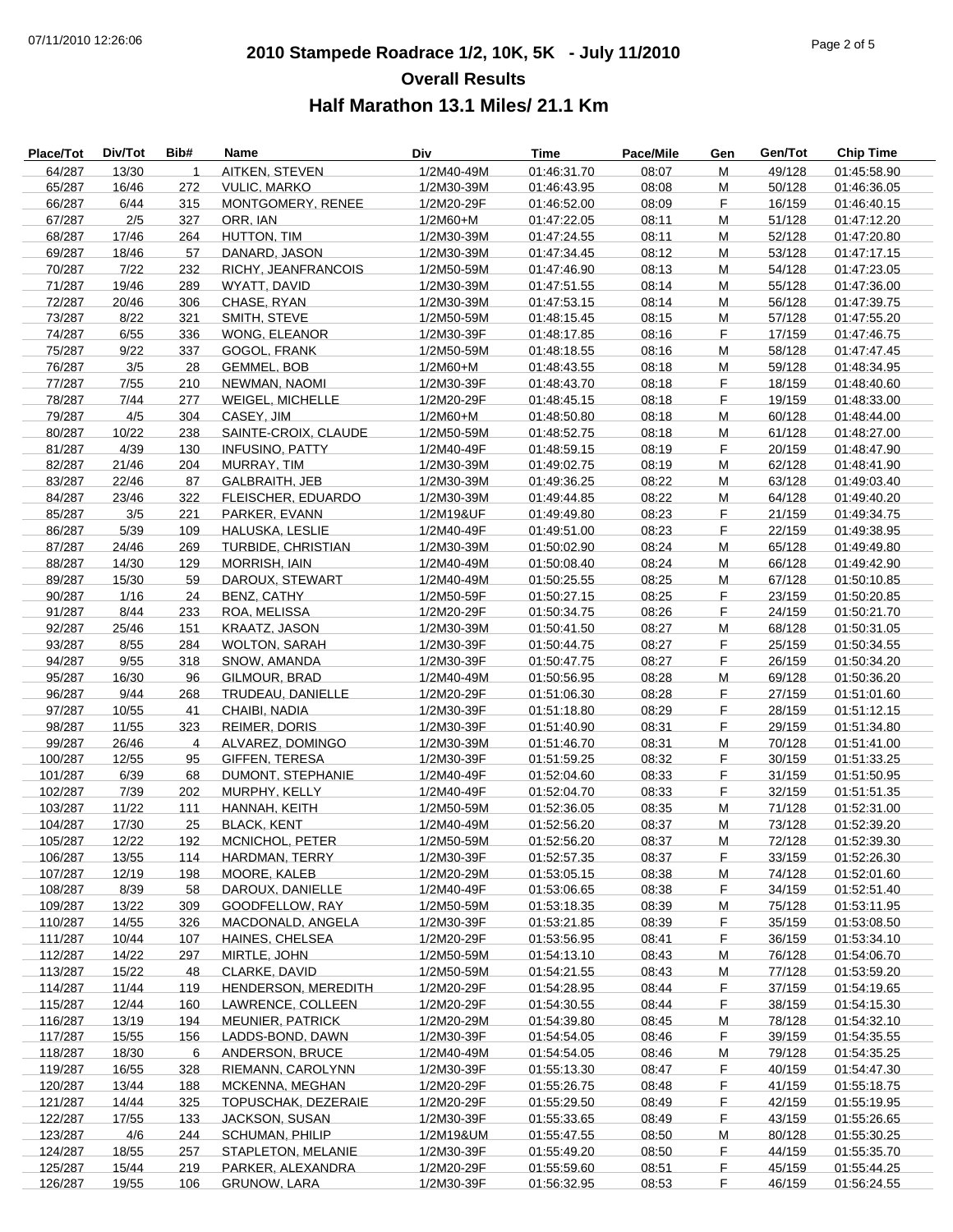# **2010 Stampede Roadrace 1/2, 10K, 5K - July 11/2010** 07/11/2010 12:26:06 Page 3 of 5 **Overall Results Half Marathon 13.1 Miles/ 21.1 Km**

| Place/Tot | Div/Tot | Bib# | Name                    | <b>Div</b> | Time        | Pace/Mile | Gen | Gen/Tot | <b>Chip Time</b> |
|-----------|---------|------|-------------------------|------------|-------------|-----------|-----|---------|------------------|
| 127/287   | 19/30   | 231  | REMESAT, DARIUS         | 1/2M40-49M | 01:56:46.25 | 08:54     | M   | 81/128  | 01:56:08.60      |
| 128/287   | 20/55   | 139  | JOHNSON, NATASHA        | 1/2M30-39F | 01:56:47.40 | 08:54     | F   | 47/159  | 01:56:39.35      |
| 129/287   | 21/55   | 288  | <b>WRIGHT, VANESSA</b>  | 1/2M30-39F | 01:56:54.75 | 08:55     | F   | 48/159  | 01:56:36.05      |
| 130/287   | 2/16    | 225  | PASIEKA, JANICE         | 1/2M50-59F | 01:56:54.90 | 08:55     | F   | 49/159  | 01:56:47.15      |
| 131/287   | 16/44   | 205  | MUTRIE, MEGHAN          | 1/2M20-29F | 01:57:07.95 | 08:56     | F   | 50/159  | 01:56:39.20      |
| 132/287   | 3/16    | 273  | WAITE, ERIN             | 1/2M50-59F | 01:57:15.75 | 08:57     | F   | 51/159  | 01:57:04.50      |
| 133/287   | 14/19   | 295  | HUNT, CHRIS             | 1/2M20-29M | 01:57:51.90 | 08:59     | M   | 82/128  | 01:57:26.60      |
| 134/287   | 17/44   | 162  | LEFEBVRE, SUZANNE       | 1/2M20-29F | 01:58:00.65 | 09:00     | F   | 52/159  | 01:57:59.35      |
| 135/287   | 22/55   | 191  | MCMANN, ROSLYN          | 1/2M30-39F | 01:58:18.35 | 09:01     | F   | 53/159  | 01:57:47.50      |
| 136/287   | 27/46   | 76   | <b>EVANS, PATRICK</b>   | 1/2M30-39M | 01:58:32.35 | 09:02     | M   | 83/128  | 01:58:13.75      |
| 137/287   | 28/46   | 149  | KMET, JASON             | 1/2M30-39M | 01:58:32.65 | 09:02     | M   | 84/128  | 01:58:14.75      |
| 138/287   | 16/22   | 26   | <b>BLOKLAND, EMILE</b>  | 1/2M50-59M | 01:58:49.35 | 09:04     | M   | 85/128  | 01:58:46.55      |
| 139/287   | 29/46   | 178  | MARCHEWKA, BRENDEN      | 1/2M30-39M | 01:58:53.55 | 09:04     | M   | 86/128  | 01:58:53.55      |
| 140/287   | 20/30   | 44   | CHIN, DAVID             | 1/2M40-49M | 01:59:07.20 | 09:05     | M   | 87/128  | 01:58:46.70      |
| 141/287   | 30/46   | 135  | JENNIEX, DAVID          | 1/2M30-39M | 01:59:24.35 | 09:06     | M   | 88/128  | 01:59:09.05      |
| 142/287   | 23/55   | 150  | KOLBER, RACHEL          | 1/2M30-39F | 01:59:25.80 | 09:07     | F   | 54/159  | 01:59:10.00      |
| 143/287   | 9/39    | 278  | <b>WICHERS, STACEY</b>  | 1/2M40-49F | 01:59:35.10 | 09:07     | F   | 55/159  | 01:59:29.30      |
|           |         | 50   | <b>CLEMENT, ERIN</b>    | 1/2M20-29F | 01:59:35.40 |           | F   | 56/159  |                  |
| 144/287   | 18/44   |      |                         |            |             | 09:07     |     |         | 01:57:00.20      |
| 145/287   | 19/44   | 49   | CLEMENT, EMILY          | 1/2M20-29F | 01:59:35.60 | 09:07     | F   | 57/159  | 01:57:03.75      |
| 146/287   | 10/39   | 53   | CORDINGLEY, FIONA       | 1/2M40-49F | 01:59:37.05 | 09:07     | F   | 58/159  | 01:59:04.50      |
| 147/287   | 24/55   | 55   | CUSANELLI, JULIE-ANN    | 1/2M30-39F | 01:59:39.65 | 09:08     | F   | 59/159  | 01:59:31.55      |
| 148/287   | 11/39   | 212  | NOSKY, JOANNE           | 1/2M40-49F | 01:59:54.30 | 09:09     | F   | 60/159  | 01:59:46.45      |
| 149/287   | 25/55   | 334  | VANHEE, HEIDI           | 1/2M30-39F | 02:00:00.10 | 09:09     | F   | 61/159  | 01:59:49.00      |
| 150/287   | 31/46   | 218  | PALMER, MITCH           | 1/2M30-39M | 02:00:08.20 | 09:10     | M   | 89/128  | 02:00:04.15      |
| 151/287   | 21/30   | 236  | ROWSELL, ANDREW         | 1/2M40-49M | 02:00:14.65 | 09:10     | M   | 90/128  | 01:59:51.95      |
| 152/287   | 15/19   | 159  | LASTIWKA, DEREK         | 1/2M20-29M | 02:00:28.85 | 09:11     | M   | 91/128  | 02:00:22.05      |
| 153/287   | 20/44   | 117  | HAYWOOD, LINDSAY        | 1/2M20-29F | 02:00:29.95 | 09:11     | F   | 62/159  | 02:00:22.70      |
| 154/287   | 21/44   | 112  | HARAGA, AMANDA          | 1/2M20-29F | 02:00:34.70 | 09:12     | F   | 63/159  | 02:00:17.50      |
| 155/287   | 32/46   | 310  | HUYNH, HOA              | 1/2M30-39M | 02:00:35.20 | 09:12     | M   | 92/128  | 02:00:06.10      |
| 156/287   | 22/30   | 185  | MCDERMID, GREG          | 1/2M40-49M | 02:00:48.95 | 09:13     | M   | 93/128  | 01:56:55.25      |
| 157/287   | 33/46   | 302  | UMMARD, SIMON           | 1/2M30-39M | 02:00:56.20 | 09:13     | M   | 94/128  | 02:00:33.85      |
| 158/287   | 22/44   | 184  | MC SWEENEY, HELEN       | 1/2M20-29F | 02:01:03.25 | 09:14     | F   | 64/159  | 02:00:35.35      |
| 159/287   | 34/46   | 316  | PUMPHREY, MATT          | 1/2M30-39M | 02:01:08.85 | 09:14     | M   | 95/128  | 02:01:00.70      |
| 160/287   | 12/39   | 167  | LICKERS, TANYA          | 1/2M40-49F | 02:01:11.15 | 09:15     | F   | 65/159  | 02:01:01.35      |
| 161/287   | 23/44   | 180  | MARTIN, ELIZABETH       | 1/2M20-29F | 02:01:16.85 | 09:15     | F   | 66/159  | 02:00:59.65      |
| 162/287   | 35/46   | 40   | CAULFIELD, THOMAS       | 1/2M30-39M | 02:01:32.15 | 09:16     | М   | 96/128  | 01:53:35.55      |
| 163/287   | 13/39   | 260  | SWEENEY, DEANA          | 1/2M40-49F | 02:01:34.30 | 09:16     | F   | 67/159  | 02:01:08.60      |
| 164/287   | 14/39   | 307  | DUNDAS, BARBARA         | 1/2M40-49F | 02:01:54.95 | 09:18     | F   | 68/159  | 02:01:32.70      |
| 165/287   | 24/44   | 343  | CHAN, JENNIFER          | 1/2M20-29F | 02:02:01.45 | 09:18     | F   | 69/159  | 02:01:49.85      |
| 166/287   | 15/39   | 280  | <b>WILSON, LYNN</b>     | 1/2M40-49F | 02:02:03.95 | 09:19     | F   | 70/159  | 02:01:36.95      |
| 167/287   | 16/39   | 31   | <b>BOYNTON, NUI</b>     | 1/2M40-49F | 02:02:09.40 | 09:19     | F   | 71/159  | 02:01:41.70      |
| 168/287   | 23/30   | 292  | <b>LEMON, DENNIS</b>    | 1/2M40-49M | 02:02:17.25 | 09:20     | M   | 97/128  | 02:02:12.55      |
| 169/287   | 36/46   | 275  | WALL, MIKE              | 1/2M30-39M | 02:02:26.20 | 09:20     | M   | 98/128  | 02:01:55.60      |
| 170/287   | 24/30   | 103  | <b>GREENFIELD, ALAN</b> | 1/2M40-49M | 02:02:43.60 | 09:22     | M   | 99/128  | 02:02:28.75      |
| 171/287   | 37/46   | 36   | <b>BUBENIK, JOSEPH</b>  | 1/2M30-39M | 02:02:43.85 | 09:22     | M   | 100/128 | 02:02:28.55      |
| 172/287   | 38/46   | 51   | COLLI, CESAR            | 1/2M30-39M | 02:03:03.45 | 09:23     | M   | 101/128 | 02:02:52.05      |
| 173/287   | 17/39   | 165  | LEVESQUE, CAROLE        | 1/2M40-49F | 02:03:44.45 | 09:26     | F   | 72/159  | 02:03:38.45      |
| 174/287   | 4/16    | 346  | <b>GEMMEL, JANICE</b>   | 1/2M50-59F | 02:04:06.70 | 09:28     | F   | 73/159  | 02:03:58.45      |
| 175/287   | 18/39   | 230  | REINSON-ADAM, TRICIA    | 1/2M40-49F | 02:04:25.45 | 09:29     | F   | 74/159  | 02:04:21.15      |
| 176/287   | 26/55   | 131  | INGLIS, CINDER          | 1/2M30-39F | 02:04:33.45 | 09:30     | F   | 75/159  | 02:04:00.85      |
| 177/287   | 25/30   | 331  | WESA, KEVIN             | 1/2M40-49M | 02:05:06.25 | 09:33     | M   | 102/128 | 02:04:54.40      |
| 178/287   | 27/55   | 61   | DAVIS, JODY             | 1/2M30-39F | 02:05:37.25 | 09:35     | F.  | 76/159  | 02:05:17.40      |
| 179/287   | 28/55   | 71   | ENZENAUER, KERRY        | 1/2M30-39F | 02:06:07.45 | 09:37     | F   | 77/159  | 02:05:43.60      |
| 180/287   | 39/46   | 69   | EL-AJOUZ, KAMAL         | 1/2M30-39M | 02:06:17.45 | 09:38     | M   | 103/128 | 02:05:50.35      |
| 181/287   | 16/19   | 83   | FINCH, ADAM             | 1/2M20-29M | 02:06:40.70 | 09:40     | M   | 104/128 | 02:06:32.70      |
| 182/287   | 25/44   | 227  | PYETT, SHELSEY          | 1/2M20-29F | 02:06:41.00 | 09:40     | F.  | 78/159  | 02:06:33.35      |
| 183/287   | 29/55   | 282  | WINGERAK, DALLAS        | 1/2M30-39F | 02:06:47.25 | 09:40     | F   | 79/159  | 02:06:20.15      |
| 184/287   | 26/44   | 81   | FESKO, KAYLEY           | 1/2M20-29F | 02:06:56.50 | 09:41     | F   | 80/159  | 02:06:32.15      |
| 185/287   | 17/19   | 193  | MEEMA, TYLER            | 1/2M20-29M | 02:06:56.70 | 09:41     | M   | 105/128 | 02:06:30.95      |
| 186/287   | 27/44   | 46   | CHRISTENSEN, SANDRA     | 1/2M20-29F | 02:07:10.60 | 09:42     | F.  | 81/159  | 02:06:36.30      |
| 187/287   | 28/44   | 143  | KANJI, RAISA            | 1/2M20-29F | 02:07:21.75 | 09:43     | F   | 82/159  | 02:06:52.45      |
| 188/287   | 40/46   | 132  | JACKSON, DOUG           | 1/2M30-39M | 02:07:24.25 | 09:43     | M   | 106/128 | 02:07:00.95      |
| 189/287   | 30/55   | 70   | ELLIOTT, TRACY          | 1/2M30-39F | 02:07:24.90 | 09:43     | F.  | 83/159  | 02:07:04.05      |
|           |         |      |                         |            |             |           |     |         |                  |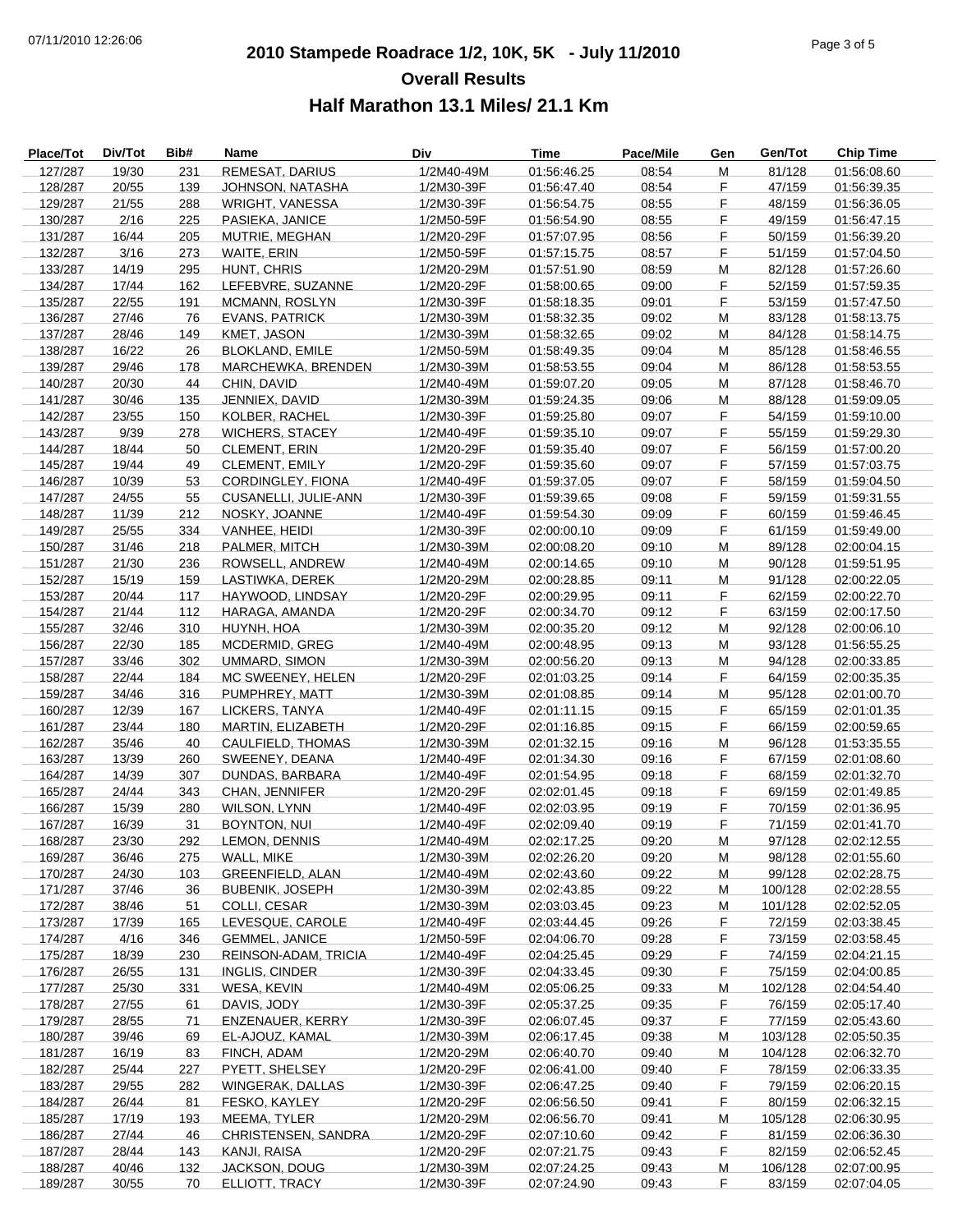# **2010 Stampede Roadrace 1/2, 10K, 5K - July 11/2010** 07/11/2010 12:26:06 Page 4 of 5 **Overall Results Half Marathon 13.1 Miles/ 21.1 Km**

| Place/Tot          | Div/Tot        | Bib#       | Name                              | Div                      | Time                       | Pace/Mile      | Gen       | Gen/Tot            | <b>Chip Time</b>           |
|--------------------|----------------|------------|-----------------------------------|--------------------------|----------------------------|----------------|-----------|--------------------|----------------------------|
| 190/287            | 17/22          | 90         | GAUDREAU, MIKE                    | 1/2M50-59M               | 02:07:27.60                | 09:43          | M         | 107/128            | 02:07:17.30                |
| 191/287            | 26/30          | 66         | DOBSON, CHET                      | 1/2M40-49M               | 02:07:29.55                | 09:43          | M         | 108/128            | 02:07:19.40                |
| 192/287            | 31/55          | 63         | DEPENCIER, SHERRI                 | 1/2M30-39F               | 02:07:51.10                | 09:45          | F         | 84/159             | 02:07:44.80                |
| 193/287            | 29/44          | 237        | MACINTYRE, ASHLEY                 | 1/2M20-29F               | 02:07:51.35                | 09:45          | F         | 85/159             | 02:07:41.60                |
| 194/287            | 27/30          | 181        | MARTINDALE, MARTY                 | 1/2M40-49M               | 02:08:38.25                | 09:49          | ${\sf M}$ | 109/128            | 02:08:09.30                |
| 195/287            | 19/39          | 330        | <b>WESA, BRENDA</b>               | 1/2M40-49F               | 02:08:46.30                | 09:49          | F.        | 86/159             | 02:08:34.90                |
| 196/287            | 32/55          | 179        | MARR, TIFFANY                     | 1/2M30-39F               | 02:08:46.50                | 09:49          | F         | 87/159             | 02:08:18.90                |
| 197/287            | 30/44          | 125        | HOOPER, AMBER                     | 1/2M20-29F               | 02:08:49.10                | 09:50          | F         | 88/159             | 02:08:14.65                |
| 198/287            | 33/55          | 338        | <b>BARR, CHRISTINE</b>            | 1/2M30-39F               | 02:09:04.90                | 09:51          | F         | 89/159             | 02:08:47.30                |
| 199/287            | 34/55          | 203        | MURRAY, SHARA                     | 1/2M30-39F               | 02:09:11.25                | 09:51          | F         | 90/159             | 02:08:50.45                |
| 200/287            | 18/19          | 240        | SANDWELL, ALLEN                   | 1/2M20-29M               | 02:09:22.15                | 09:52          | M         | 110/128            | 02:09:12.65                |
| 201/287            | 35/55          | 14         | <b>BARRIOS, GRETCHER</b>          | 1/2M30-39F               | 02:09:23.65                | 09:52          | F.        | 91/159             | 02:09:17.25                |
| 202/287            | 41/46          | 312        | MACPHERSON, ANDREW                | 1/2M30-39M               | 02:09:42.60                | 09:54          | ${\sf M}$ | 111/128            | 02:09:30.55                |
| 203/287            | 20/39          | 271        | <b>VERGOUWEN, PATRICIA</b>        | 1/2M40-49F               | 02:09:53.75                | 09:54          | F.        | 92/159             | 02:09:24.35                |
| 204/287            | 42/46          | 38         | BYNG, JOHN                        | 1/2M30-39M               | 02:10:17.60                | 09:56          | M         | 112/128            | 02:09:54.80                |
| 205/287            | 36/55          | 127        | HOWARD, VICTORIA                  | 1/2M30-39F               | 02:10:49.05                | 09:59          | F         | 93/159             | 02:10:23.65                |
| 206/287            | 37/55          | 121        | HILL, TRACY                       | 1/2M30-39F               | 02:11:09.95                | 10:00          | F         | 94/159             | 02:10:59.95                |
| 207/287            | 21/39          | 176        | <b>MAHER, NANCY</b>               | 1/2M40-49F               | 02:11:18.50                | 10:01          | F         | 95/159             | 02:10:56.20                |
| 208/287            | 38/55          | 253        | SMITH, MICHELLE                   | 1/2M30-39F               | 02:11:27.90                | 10:02          | F         | 96/159             | 02:11:21.90                |
| 209/287            | 5/16           | 118        | HEINRICHS, JOSETTE                | 1/2M50-59F               | 02:11:56.15                | 10:04          | F         | 97/159             | 02:11:44.55                |
| 210/287            | 31/44          | 56         | DANARD, ADRIANA                   | 1/2M20-29F               | 02:12:10.55                | 10:05          | F         | 98/159             | 02:11:53.55                |
| 211/287            | 4/5            | 283        | WOELFLE, LEIGH                    | 1/2M19&UF                | 02:12:30.60                | 10:06          | F         | 99/159             | 02:12:04.90                |
| 212/287            | 22/39          | 263        | THOMPSON, TRACEY                  | 1/2M40-49F               | 02:12:54.75                | 10:08          | F         | 100/159            | 02:12:23.50                |
| 213/287            | 23/39          | 19         | <b>BECKER, DOREEN</b>             | 1/2M40-49F               | 02:13:04.05                | 10:09          | F         | 101/159            | 02:12:53.95                |
| 214/287            | 32/44          | 348        | KINNI, KERRI                      | 1/2M20-29F               | 02:13:49.40                | 10:12          | F         | 102/159            | 02:13:44.75                |
| 215/287            | 5/6            | 11         | BAIRD, CHAD                       | 1/2M19&UM                | 02:13:51.15                | 10:13          | M         | 113/128            | 02:13:37.85                |
| 216/287            | 43/46          | 347        | LANE, ROBBIE                      | 1/2M30-39M               | 02:13:54.15                | 10:13          | M         | 114/128            | 02:13:38.80                |
| 217/287            | 39/55          | 234        | ROE, SARAH                        | 1/2M30-39F               | 02:14:03.30                | 10:14          | F.        | 103/159            | 02:13:31.45                |
| 218/287            | 18/22          | 298        | NIEMAN, PETER                     | 1/2M50-59M               | 02:14:39.85                | 10:16          | ${\sf M}$ | 115/128            | 02:14:15.85                |
| 219/287            | 33/44          | 74         | EVANS, AMY                        | 1/2M20-29F               | 02:15:39.30                | 10:21          | F.        | 104/159            | 02:15:20.70                |
| 220/287            | 28/30          | 303        | ALLAN, SCOTT                      | 1/2M40-49M               | 02:15:48.50                | 10:22          | M         | 116/128            | 02:15:35.20                |
| 221/287            | 40/55          | 169        | LOEWEN, JANEE                     | 1/2M30-39F               | 02:16:16.85                | 10:24          | F.        | 105/159            | 02:16:07.00                |
| 222/287            | 44/46          | 201        | MORTIMER, JASON                   | 1/2M30-39M               | 02:16:24.95                | 10:24          | ${\sf M}$ | 117/128            | 02:16:23.35                |
| 223/287            | 41/55          | 161        | LAWSON, KARLA                     | 1/2M30-39F               | 02:16:37.35                | 10:25          | F.        | 106/159            | 02:16:29.20                |
| 224/287            | 42/55          | 128        | HYNES-ANTHONY, JUDY               | 1/2M30-39F               | 02:16:40.75                | 10:26          | F.        | 107/159            | 02:16:19.65                |
| 225/287            | 24/39          | 245        | <b>SCOTT, MICHELE</b>             | 1/2M40-49F               | 02:16:43.45                | 10:26          | F         | 108/159            | 02:16:21.40                |
| 226/287            | 19/22          | 189        | MCKINNON, MALCOLM                 | 1/2M50-59M               | 02:17:02.45                | 10:27          | M         | 118/128            | 02:16:33.35                |
| 227/287            | 6/16           | 239        | SAINTE-CROIX, LEILA               | 1/2M50-59F               | 02:17:41.90                | 10:30          | F.        | 109/159            | 02:17:17.90                |
| 228/287            | 43/55          | 266        | TOH, MADELINE                     | 1/2M30-39F               | 02:17:48.05                | 10:31          | F         | 110/159            | 02:17:34.40                |
| 229/287            | 34/44          | 183        | MAZEREEUW, JENNY                  | 1/2M20-29F               | 02:18:42.80                | 10:35          | F         | 111/159            | 02:10:49.40                |
| 230/287            | 35/44          | 228        | RAUGUST, TIFFANY                  | 1/2M20-29F               | 02:18:56.75                | 10:36          | F         | 112/159            | 02:18:29.10                |
| 231/287            | 36/44          | 226        | POZNIKOFF, KRISTA                 | 1/2M20-29F               | 02:19:19.05                | 10:38          | F         | 113/159            | 02:19:05.65                |
| 232/287            | 7/16           | 220        | PARKER, BRENDA                    | 1/2M50-59F               | 02:19:26.95                | 10:38          | F.        | 114/159            | 02:19:11.30                |
| 233/287            | 25/39          | 258        | STEEL, CARMELLE                   | 1/2M40-49F               | 02:19:32.90                | 10:39          | F         | 115/159            | 02:19:03.70                |
| 234/287            | 26/39          | 293        | LEMON, TERESA                     | 1/2M40-49F               | 02:20:09.00                | 10:41          | F         | 116/159            | 02:19:44.95                |
| 235/287            | 44/55          | 200        | <b>MORRISH, ALICIA</b>            | 1/2M30-39F               | 02:20:10.60                | 10:42          | F         | 117/159            | 02:19:45.15                |
| 236/287            | 8/16           | 144        | KANJI, YASMIN                     | 1/2M50-59F               | 02:20:18.65                | 10:42          | F.        | 118/159            | 02:19:49.25                |
| 237/287            | 29/30          | 243        | <b>SCHULER, ROB</b>               | 1/2M40-49M               | 02:21:14.95                | 10:46          | М         | 119/128            | 02:20:47.70                |
| 238/287            | 45/55          | 29         | <b>BOHACHYK, CINDY</b>            | 1/2M30-39F               | 02:21:20.10                | 10:47          | F.        | 119/159            | 02:21:02.90                |
| 239/287            | 46/55          | 207        | NEGUISSE, FIKERTE                 | 1/2M30-39F               | 02:21:27.95                | 10:47          | F.        | 120/159            | 02:21:04.20                |
| 240/287            | 37/44          | 72         | ERVEN, LESLIE                     | 1/2M20-29F               | 02:21:29.40                | 10:48          | F.        | 121/159            | 02:21:05.55                |
| 241/287            |                |            |                                   | 1/2M50-59F               |                            | 10:48          | F         | 122/159            |                            |
|                    | 9/16           | 73         | ERVEN, SHELLEY                    |                          | 02:21:29.60                |                |           |                    | 02:21:05.85                |
| 242/287<br>243/287 | 27/39<br>45/46 | 215<br>158 | OLIN, MELISSA<br>LAQUERRE, STEVEN | 1/2M40-49F<br>1/2M30-39M | 02:22:23.10<br>02:22:26.15 | 10:52<br>10:52 | F         | 123/159<br>120/128 | 02:21:53.55<br>02:21:53.85 |
| 244/287            | 30/30          | 12         | BAIRD, ED                         | 1/2M40-49M               | 02:22:28.55                | 10:52          | M         | 121/128            | 02:22:15.30                |
|                    |                |            |                                   |                          |                            |                | M         |                    |                            |
| 245/287            | 20/22          | 199        | MOORE, RICHARD                    | 1/2M50-59M               | 02:22:55.95                | 10:54          | M         | 122/128            | 02:22:25.15                |
| 246/287            | 19/19          | 196        | MOORE, CHRISTOPHER                | 1/2M20-29M               | 02:22:56.35                | 10:54          | M         | 123/128            | 02:22:25.25                |
| 247/287            | 28/39          | 137        | JOHANNSON, LORRAINE               | 1/2M40-49F               | 02:23:48.00                | 10:58          | F.        | 124/159            | 02:23:30.70                |
| 248/287            | 29/39          | 5          | ANDERSEN, LINDA                   | 1/2M40-49F               | 02:23:48.85                | 10:58          | F.        | 125/159            | 02:23:32.15                |
| 249/287            | 38/44          | 110        | HAMPSON-REID, CELIA               | 1/2M20-29F               | 02:24:39.00                | 11:02          | F         | 126/159            | 02:24:31.00                |
| 250/287            | 5/5            | 141        | MCKEE, WILF                       | 1/2M60+M                 | 02:25:33.85                | 11:06          | M         | 124/128            | 02:25:13.60                |
| 251/287            | 30/39          | 140        | JONES, CHARESE                    | 1/2M40-49F               | 02:25:37.75                | 11:07          | F<br>F.   | 127/159            | 02:25:16.75                |
| 252/287            | 39/44          | 104        | <b>GRIFFITHS, BLAIRE</b>          | 1/2M20-29F               | 02:25:51.55                | 11:08          |           | 129/159            | 02:25:17.95                |